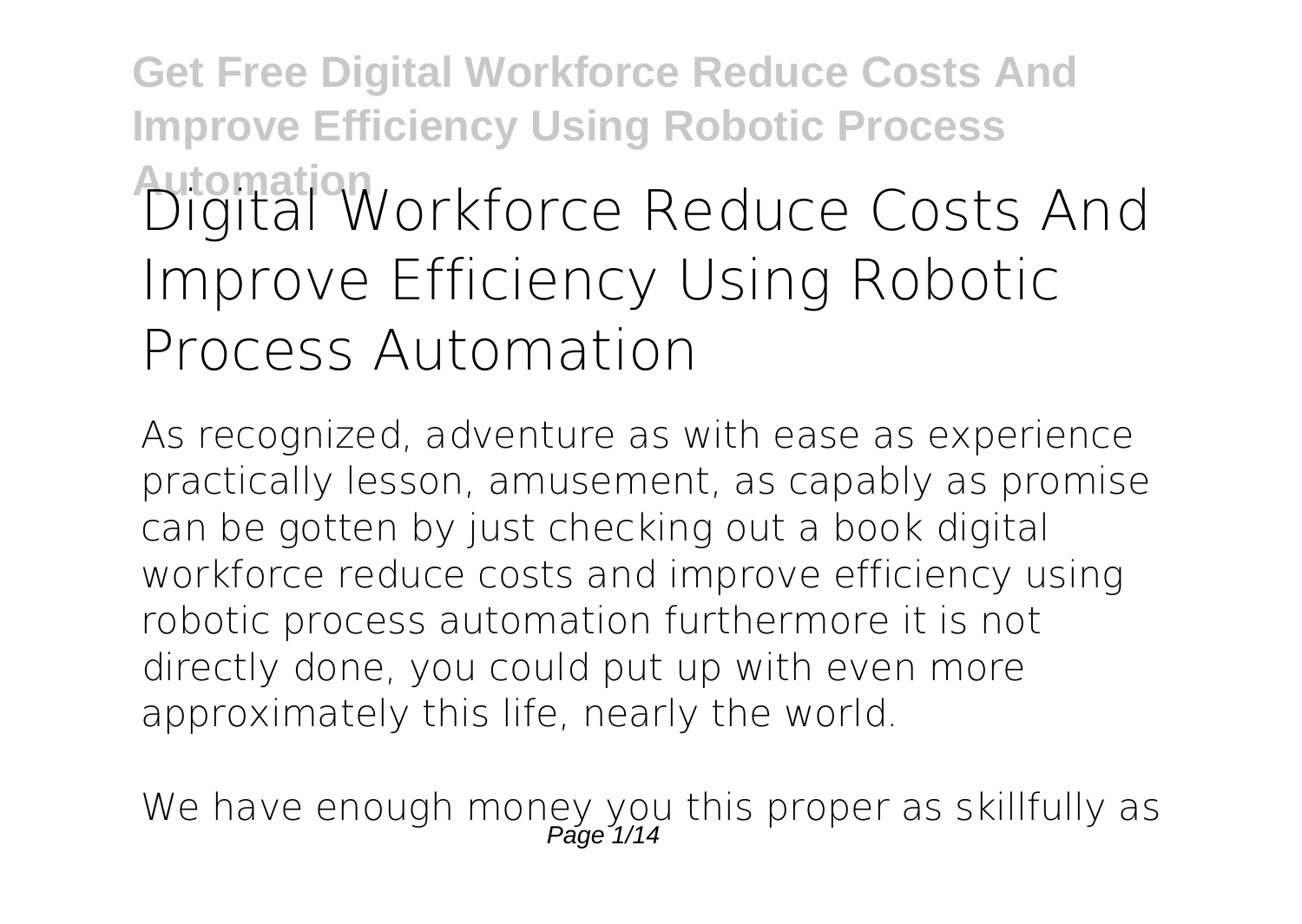**Get Free Digital Workforce Reduce Costs And Improve Efficiency Using Robotic Process Automation** acquire those all. We offer digital workforce reduce costs and improve efficiency using robotic process automation and numerous books collections from fictions to scientific research in any way. among them is this digital workforce reduce costs and improve efficiency using robotic process automation that can be your partner.

The split between "free public domain ebooks" and "free original ebooks" is surprisingly even. A big chunk of the public domain titles are short stories and a lot of the original titles are fanfiction. Still, if you do a bit of digging around, you'll find some interesting Page 2/14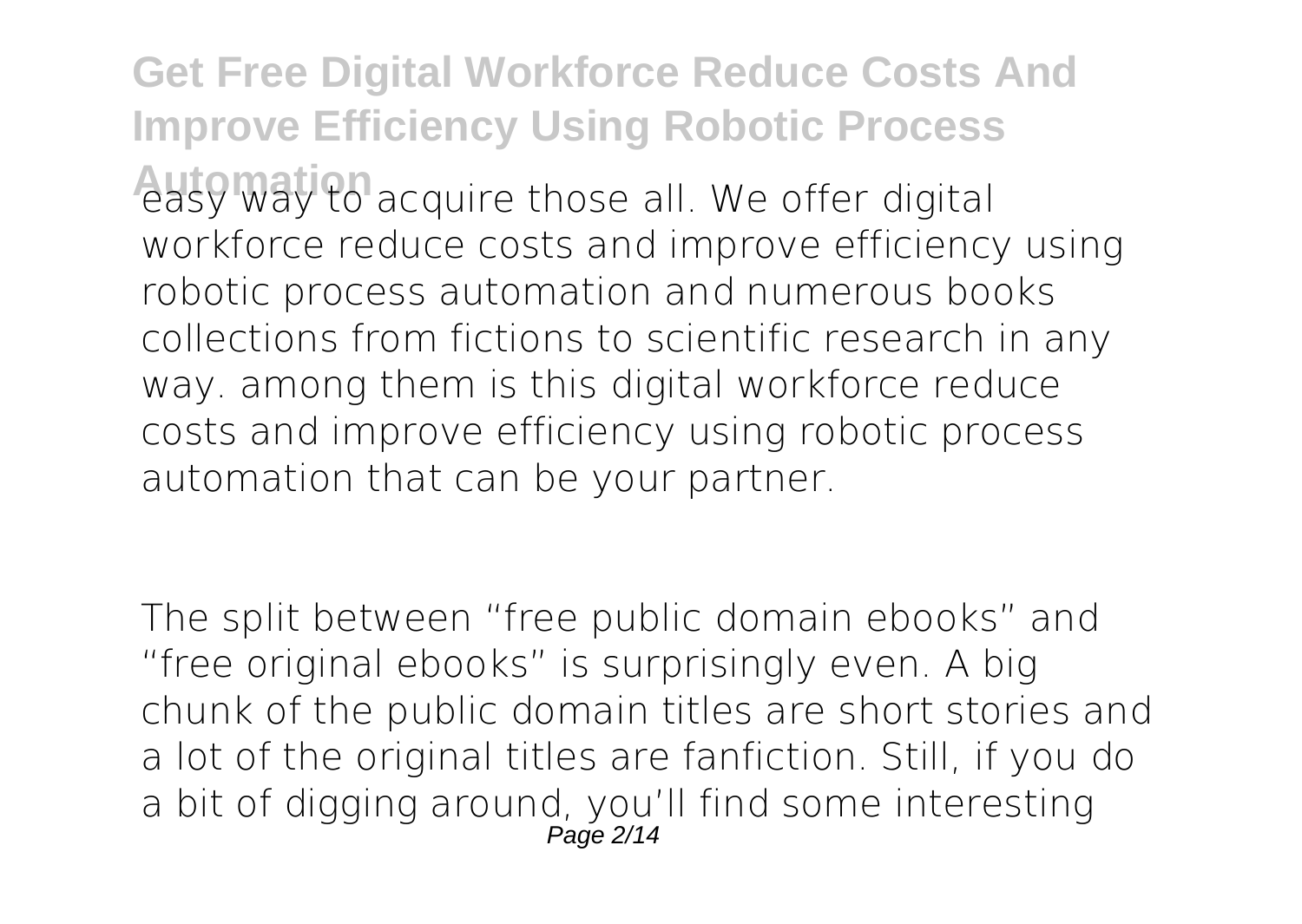**Get Free Digital Workforce Reduce Costs And Improve Efficiency Using Robotic Process Automation** 

**How healthcare leaders are working to reduce costs ...**

Lifelight raises over \$8m to date to scale clinical grade remote patient monitoring globally Palantir proposes new data framework to help speed up development of medical treatments and therapies The Digital Healthcare Council reveals its plans for a digitally-enabled health ecosystem Lost value: three ways to unlock the hidden intelligence in CRM data

**Digital Transformation can reduce Infrastructure ...** Page 3/14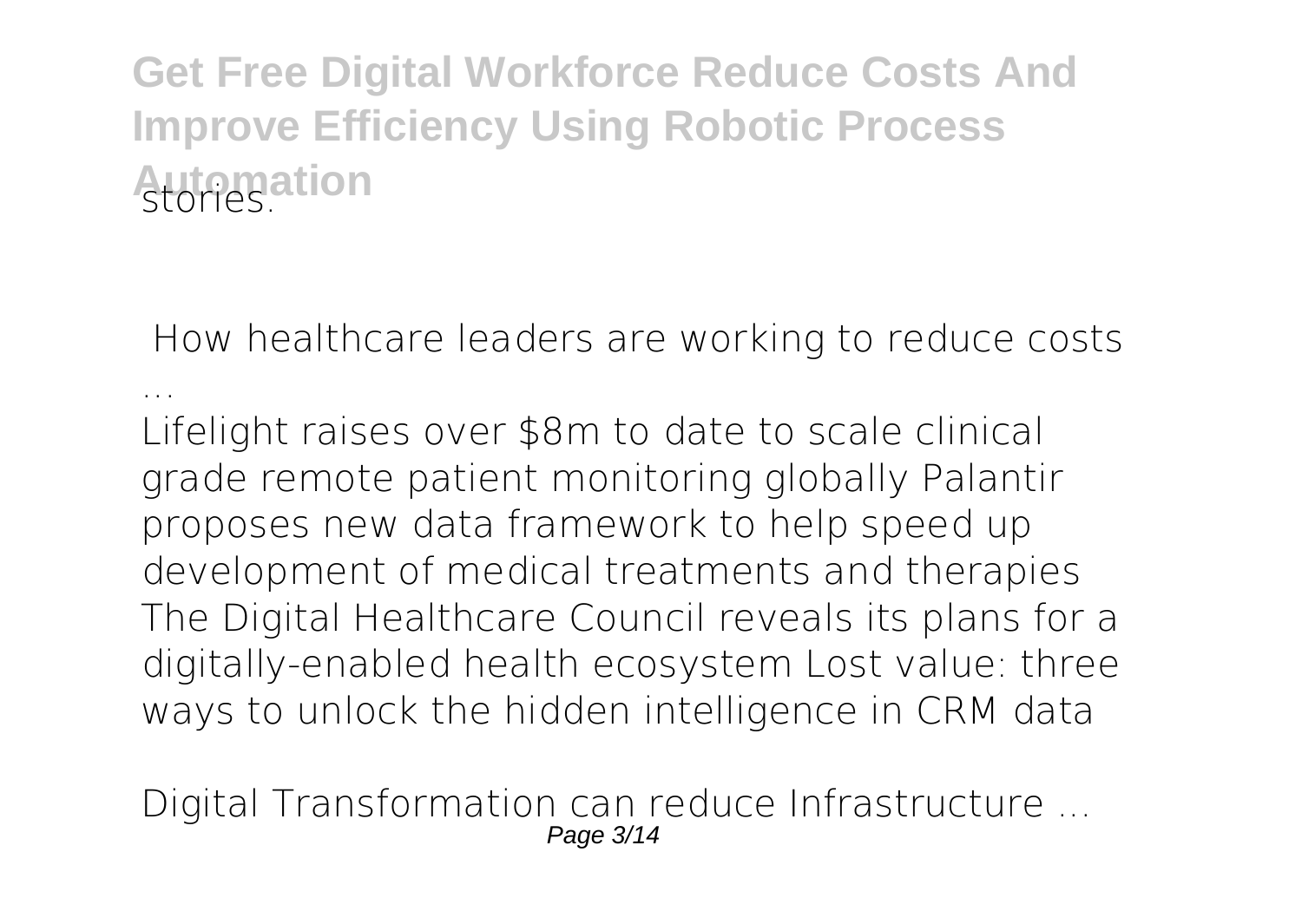**Get Free Digital Workforce Reduce Costs And Improve Efficiency Using Robotic Process Automation** A final thought on your journey to reduce IT costs is to make the CFO your friend. CFO's love saving money and they can be supportive in the cost-cutting process.

**IT Asset Intelligence and Digital Agility ... - Workforce and**

A virtual workplace is a workplace that is not located in any one physical space. It is usually in a network of several workplaces technologically connected (via a private network or the Internet) without regard to geographic boundaries.Employees are thus able to interact in a Collaborative Working Environment regardless of where they are located. A virtual  $P$ age  $4/14$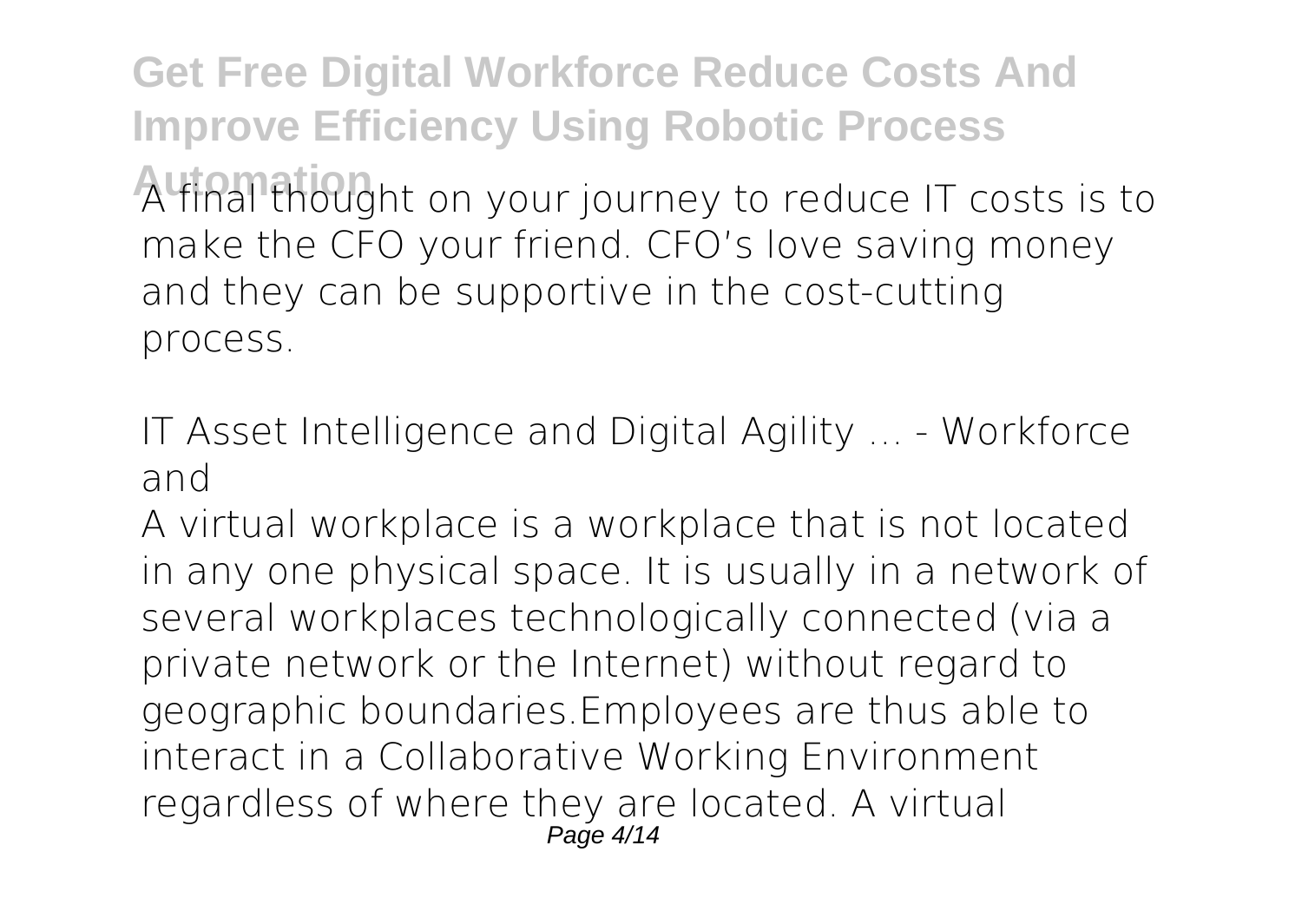**Get Free Digital Workforce Reduce Costs And Improve Efficiency Using Robotic Process Automation** workplace integrates hardware ...

**Virtual workplace - Wikipedia** Digital Transformation can reduce Infrastructure construction costs by 30%. In the 1970s, major aerospace companies pioneered computer-aided 3-D modelling. This transformed the way aircraft were designed and built and helped to improve the sector productivity by up to ten times

**What is a mobile workforce? | IBM** Rapidly generate innovative ideas and make them real with the right practices, technologies and expertise. IBM Garage∏ is an end-to-end model for Page 5/14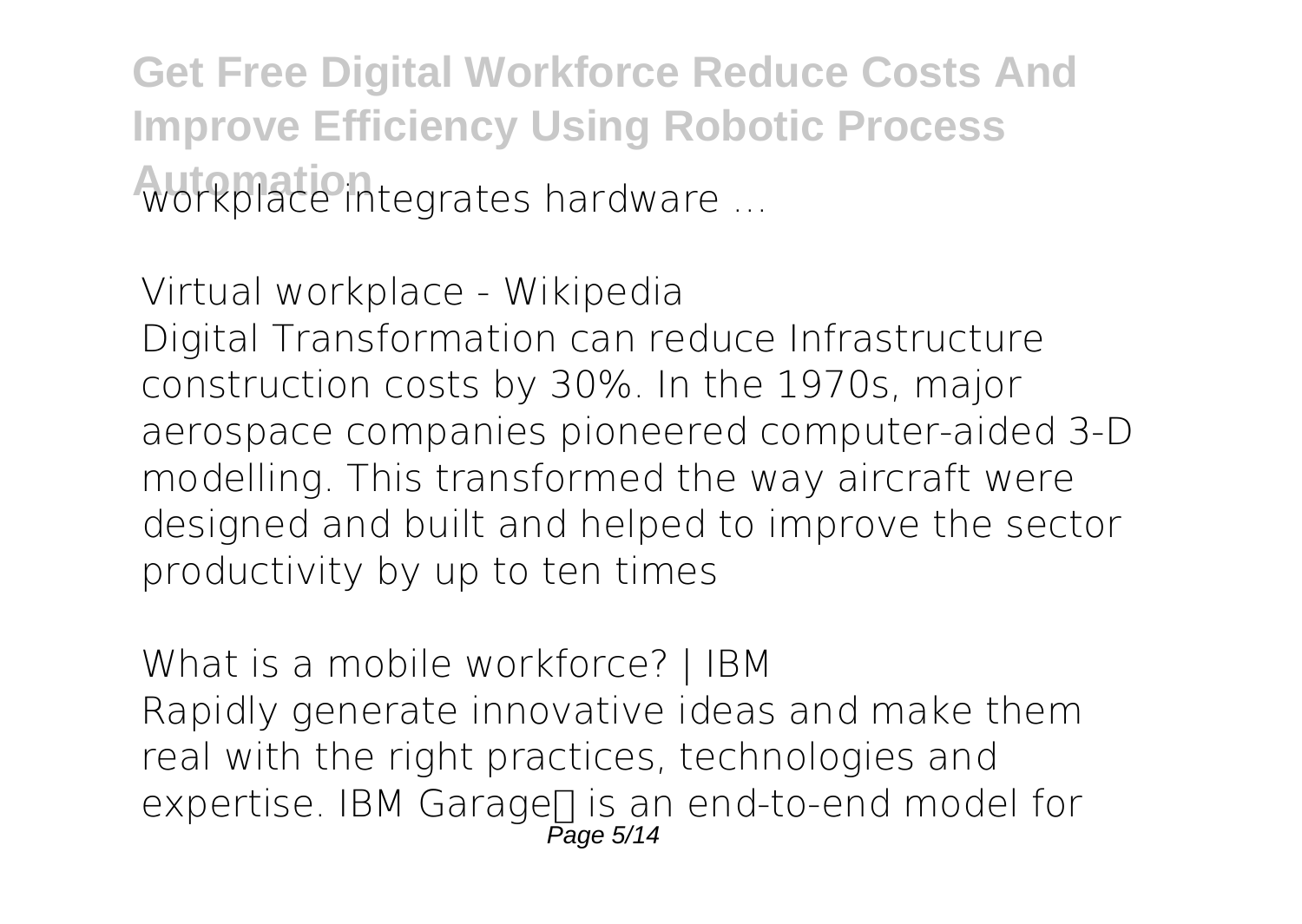**Get Free Digital Workforce Reduce Costs And Improve Efficiency Using Robotic Process Automation** accelerating digital transformation across your enterprise.

**Learn how to reduce business costs through digital ...** communicated, and implemented, digital workplaces reduce costs and delivers compelling benefits. Integrating workplace technologies like mobile, cloud, analytics and social tools into

**7 Tips to Reduce Energy Costs | NIST** By simplifying our legacy systems and consolidating them on the ForgeRock Identity Platform, we can get faster implementation and introduction of new services, reduce onboarding costs, and provide digital Page 6/14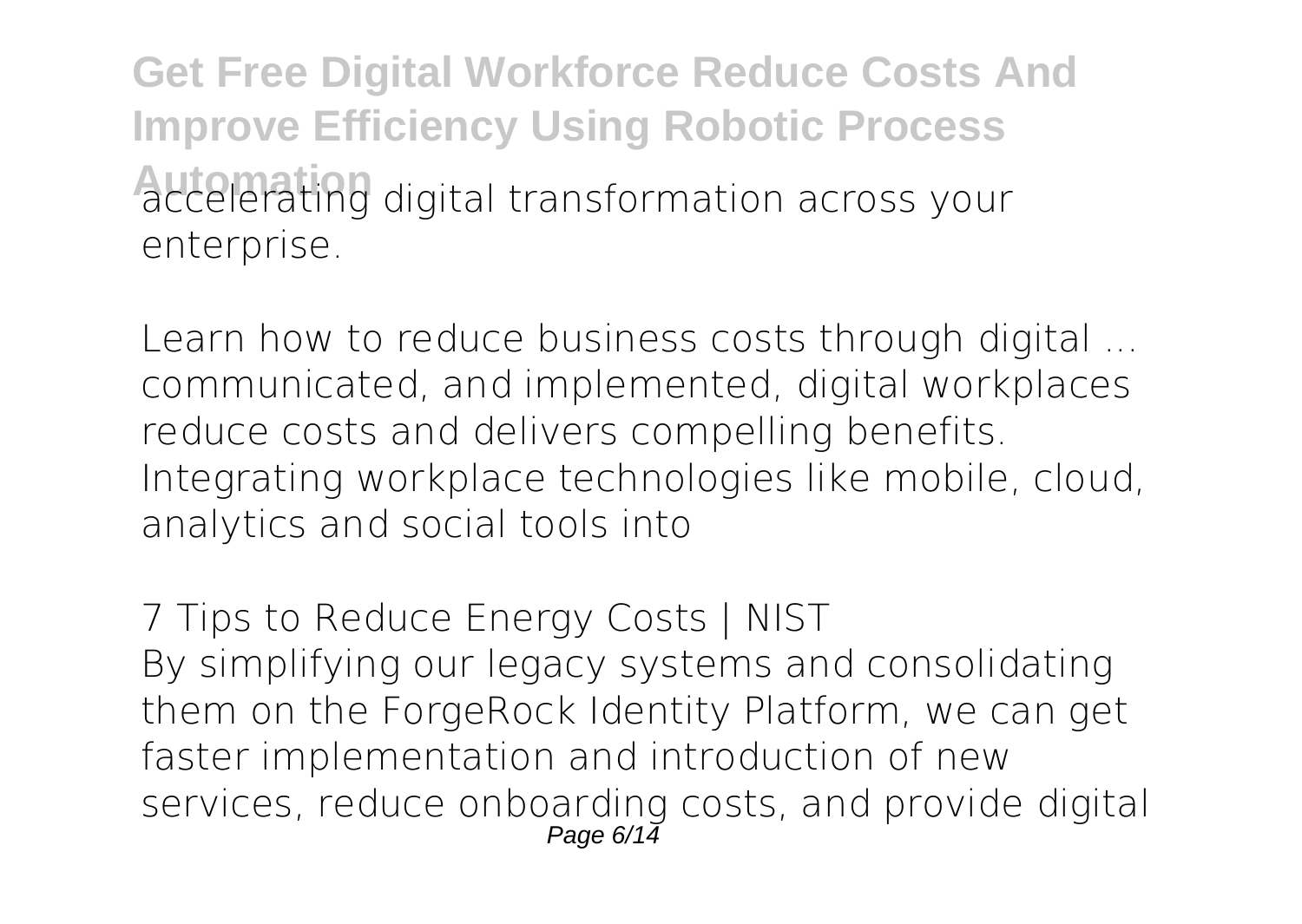**Get Free Digital Workforce Reduce Costs And Improve Efficiency Using Robotic Process Automation Automation** Interested and easy to use.

**12 killer ways to reduce your IT costs | CIO** Think of your Blue Prism digital workforce the same way you do your human workforce. You can train your digital workforce to take on increasingly complex tasks and deploy them across your business wherever and whenever they're needed most. ... reduce unpredictable costs and eliminate resource overload. Decision Process Assessment Tool Process ...

**(PDF) COVID-19 and Work from Home: Digital Transformation ...**

Reduce complexity and cost, enhance productivity Page 7/14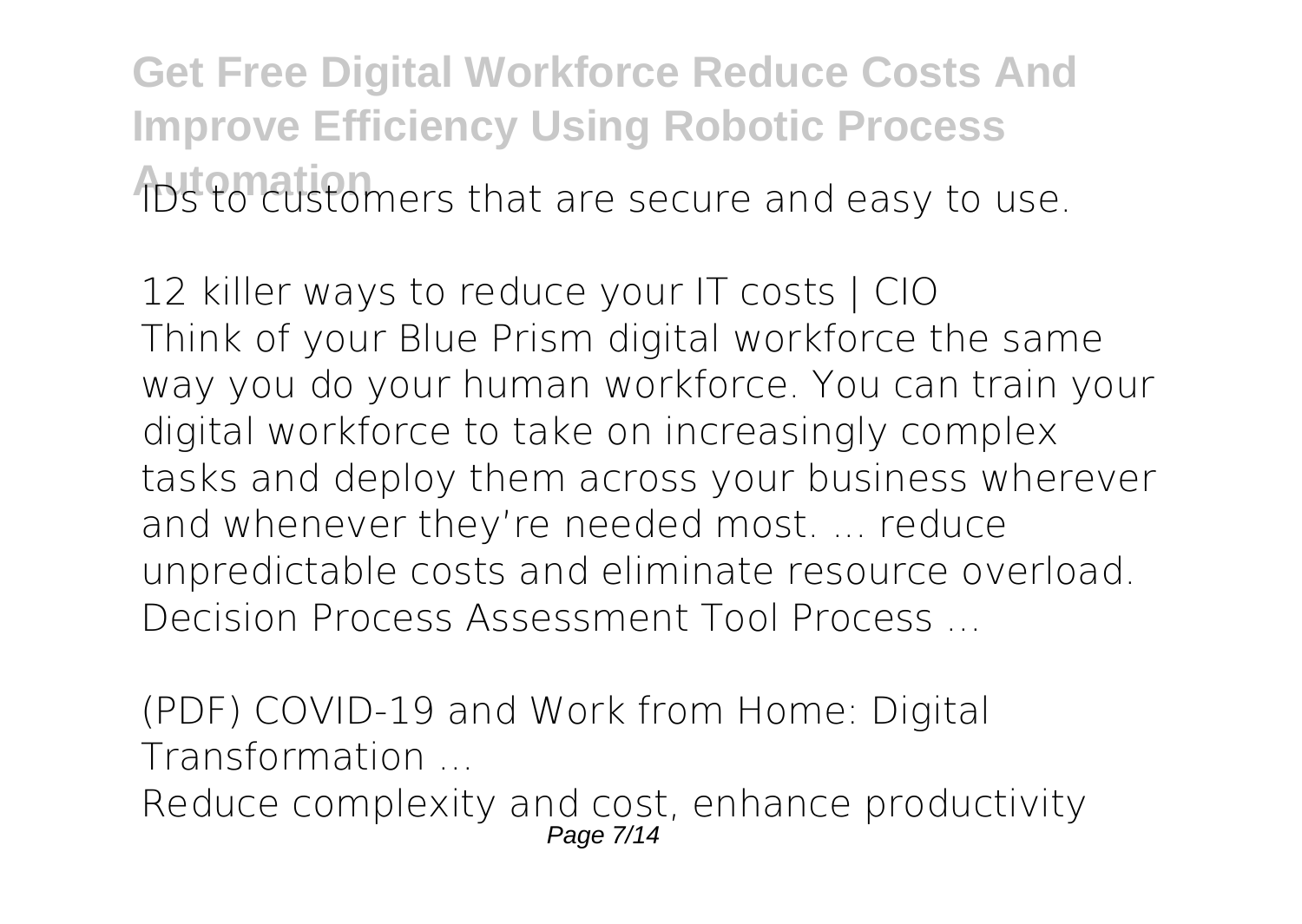**Get Free Digital Workforce Reduce Costs And Improve Efficiency Using Robotic Process** and the user experience, accelerate change Essential workforce and system analytics that support your digital transformation and IT cost reduction initiatives, providing key insights to improve productivity, measure and drive adoption, and enhance ROI.

**AI-Powered Automation | IBM**

Let GE Digital show you how to put your industrial data to work with software that helps to better operate, analyze and optimize business processes.

**Digital Workforce Reduce Costs And** Comment and share: How COVID-19 is forcing companies to reduce workforce costs By Hope Reese Page 8/14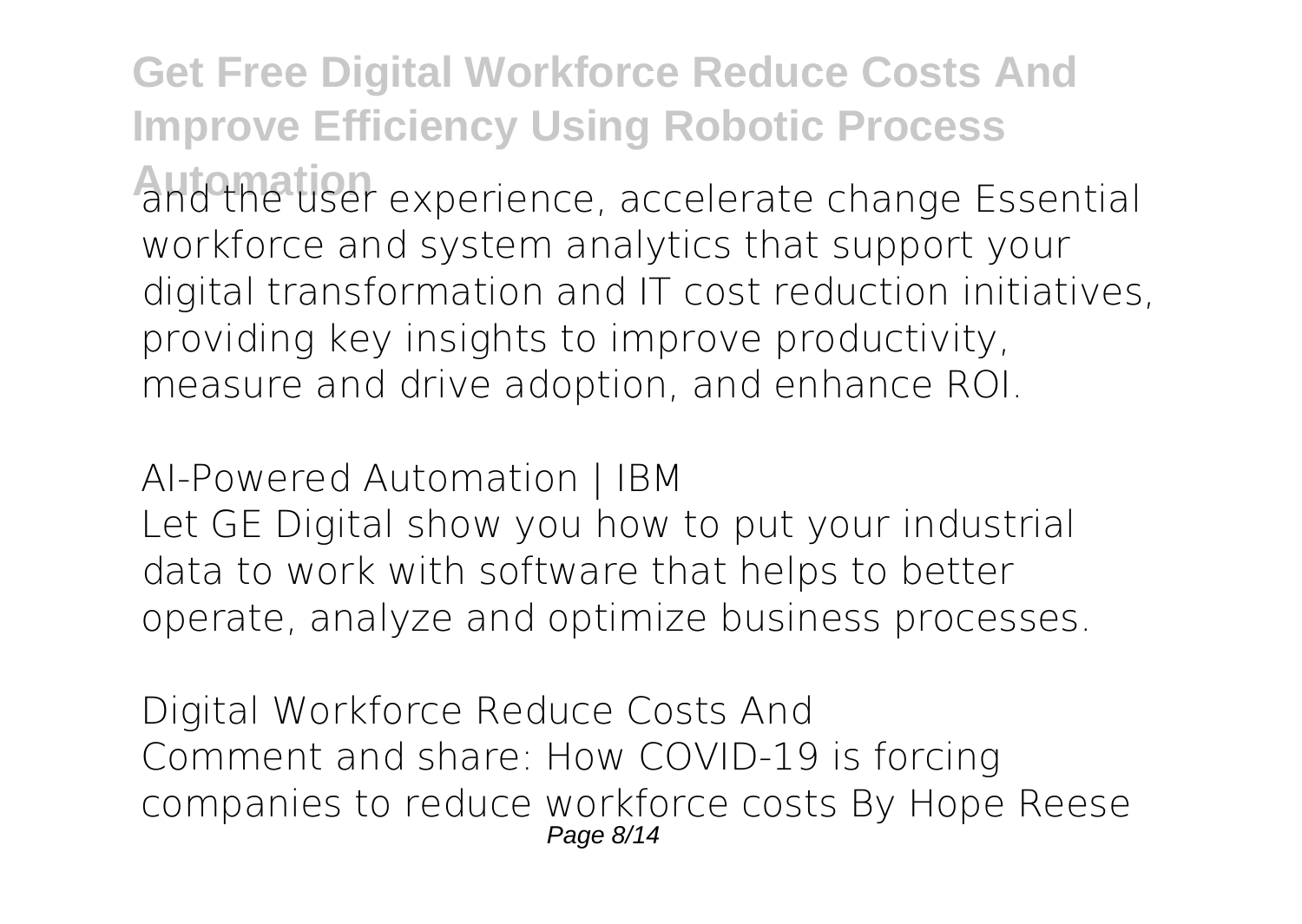**Get Free Digital Workforce Reduce Costs And Improve Efficiency Using Robotic Process** Hope Reese is a writer based in Louisville, Kentucky, currently living in Budapest.

**Digital Health Technology News UK | Health Tech Digital**

HR workforce management seeks to simplify compliance, improve employee productivity and engagement, forecast labor requirements and budgets, and reduce operational costs. That's why workforce management is a critical part of today's comprehensive human capital management solutions.

**Workforce Timekeeper Features; Reduce Payroll Errors ...**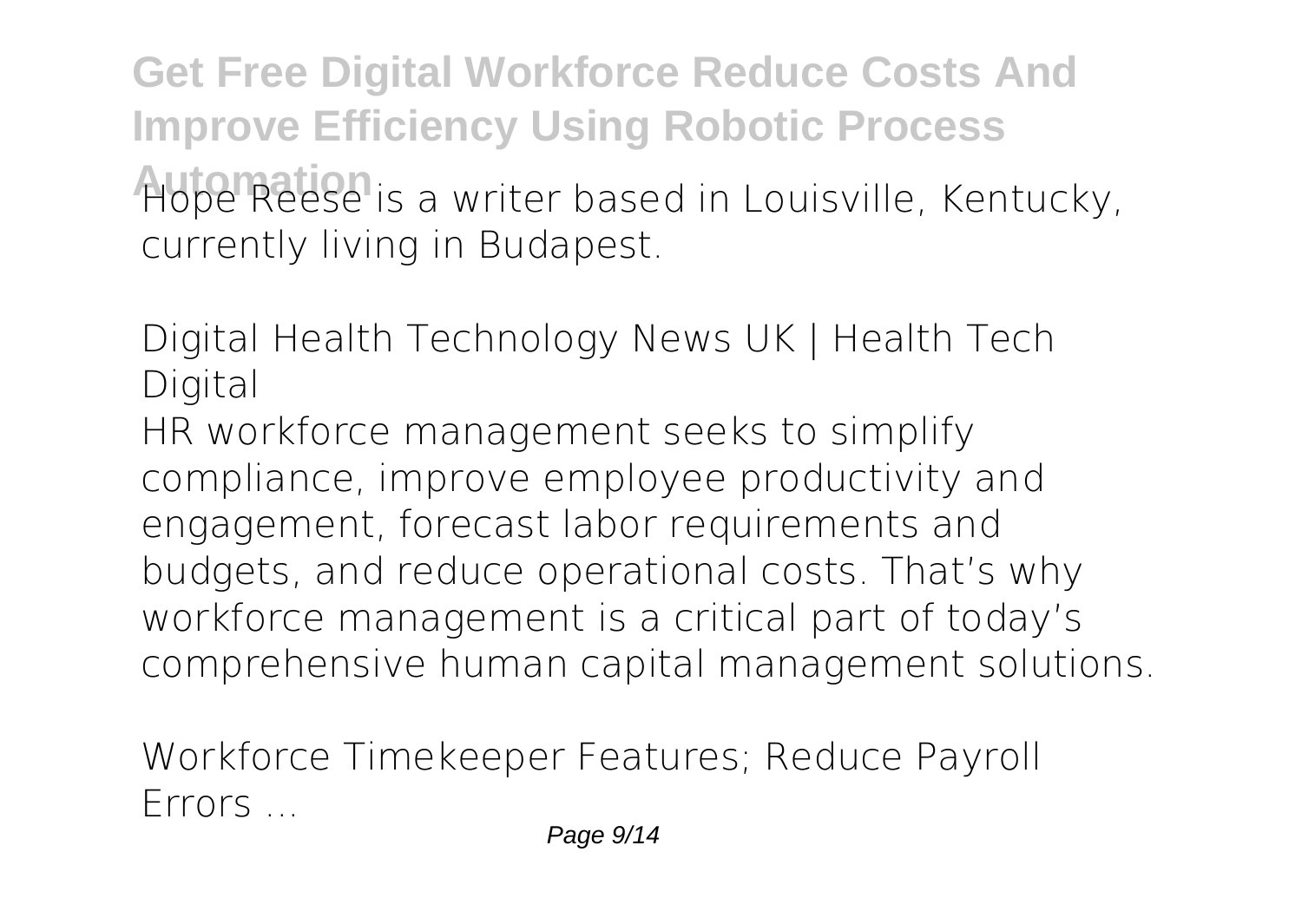**Get Free Digital Workforce Reduce Costs And Improve Efficiency Using Robotic Process** The outbreak of COVID-19 around the globe forced businesses to innovate and change the way they conduct their work. Offices have become less important and work from home has suddenly become mandatory.

**5 Ways Technology Can Reduce Healthcare Costs** How healthcare leaders are working to reduce costs, strengthen cybersecurity and support consumerism — 4 learnings In partnership with Allscripts - Tuesday, November 30th, 2021 Print | Email Listen

**(PDF) The Need for Digital Workplace: Increasing Workforce ...**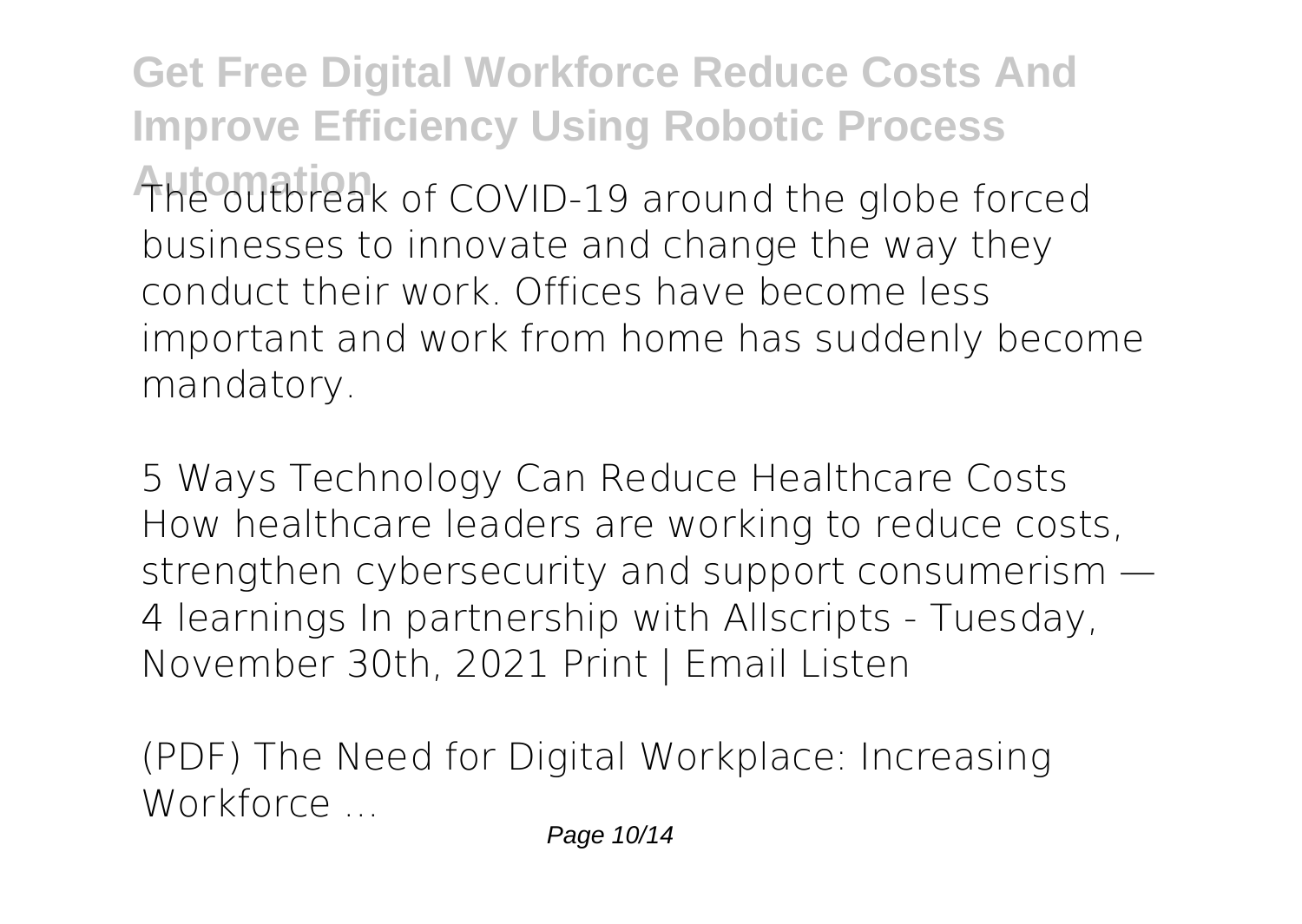**Get Free Digital Workforce Reduce Costs And Improve Efficiency Using Robotic Process** Reduce payroll and labor errors through automation. Kronos Workforce Timekeeper reduces payroll errors and costly overtime, and improves workforce productivity by reducing manual and timely administrative tasks, freeing your staff for more valueadded activities.

**9 Ways to Reduce Packaging Costs and Increase Profit ...**

According to some estimates, this could reduce personnel costs by up to 40%. Bottom Line: AIpowered scheduling, paired with digital apps, can help administrators make efficient staffing decisions, reduce the cost of staff turnover and overtime labor, Page 11/14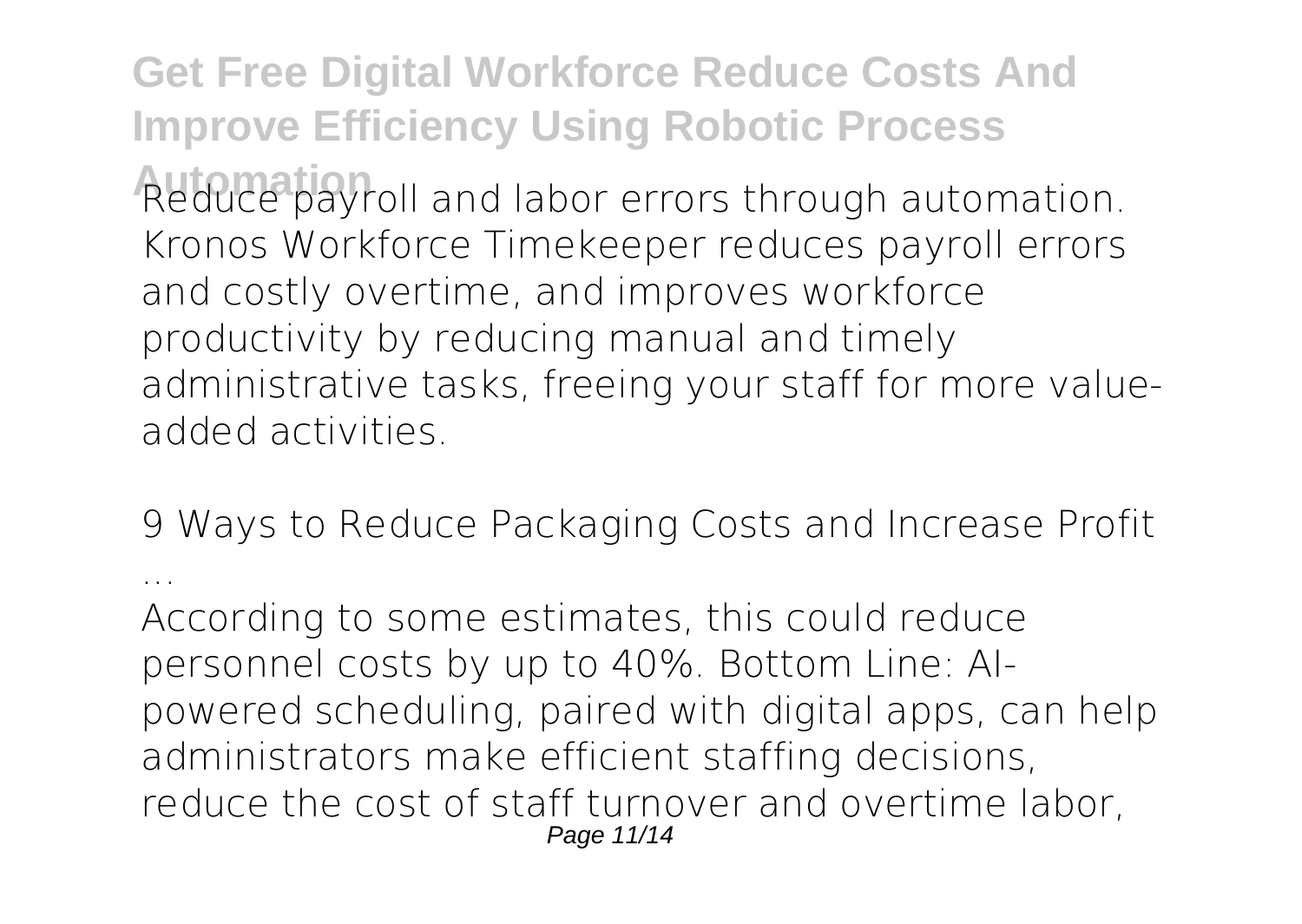**Get Free Digital Workforce Reduce Costs And Improve Efficiency Using Robotic Process Automation** and ultimately improve patient outcomes.

**How COVID-19 is forcing companies to reduce workforce costs** Manufacturing accounts for 20% of northeast Ohio's GDP, but needs to adapt to a changing, technologydriven manufacturing landscape. The EMDiS Center at Cleveland State University (CSU) will assess your business' needs and implement a process to add value and reduce costs through digital strategy.

**Product | Blue Prism** Energy costs can be significant expenses for manufacturers of all shapes and sizes. Your processes Page 12/14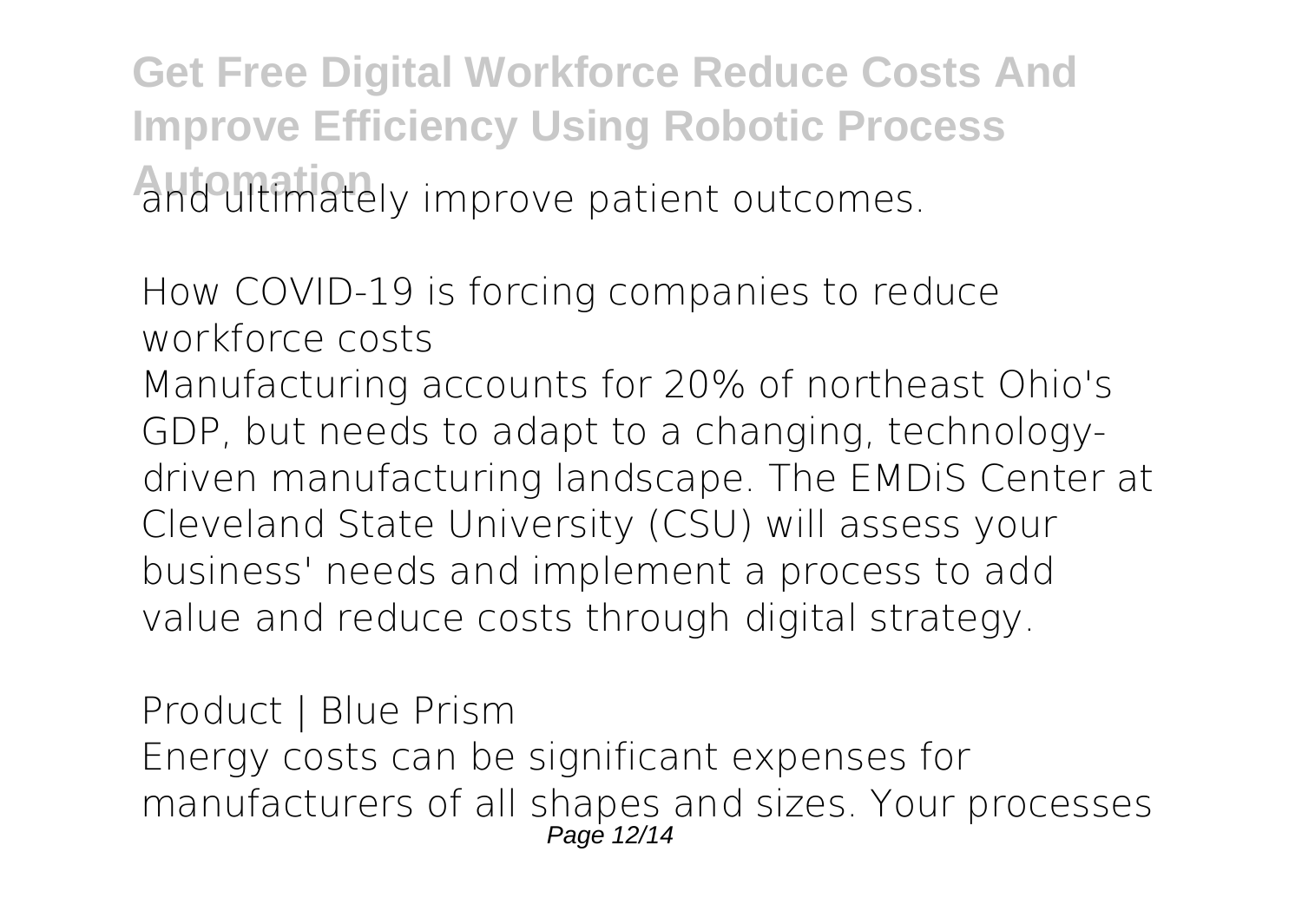**Get Free Digital Workforce Reduce Costs And Improve Efficiency Using Robotic Process** may require vast amounts of energy to keep production moving—heating, cooling, lighting and more. Scaling back your energy expenses can improve your bottom line and lead to increased profitability.

**GE Digital | Putting industrial data to work.** Rather than a dispersed, decentralized process, your facility will reduce labor costs by minimizing waste movement and accomplish more by speeding up the packaging process. You'll also reduce costs by minimizing the amount of warehouse space you use and the costs associated with it, such as lighting and heating. 2.